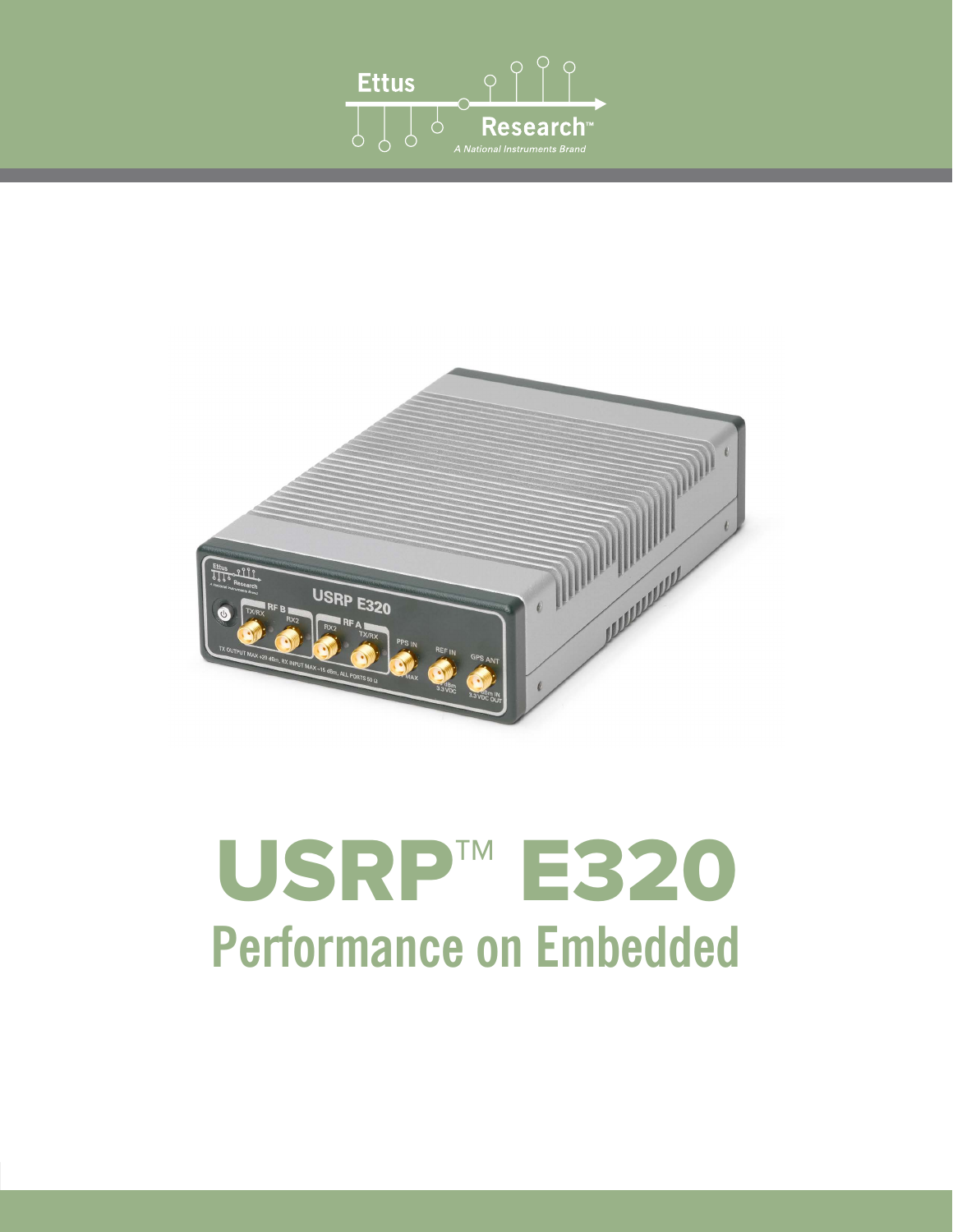

## USRP E320

#### Product Overview

The USRP E320 brings performance to embedded software defined radios by offering four times more FPGA resources compared to the USRP E31x devices. The USRP E320 also introduces improvements in streaming, synchronization, integration, fault-recovery, and remote management capability. This field deployable SDR continues to use the flexible 2x2 MIMO AD9361 transceiver from Analog Devices, which covers frequencies from 70 MHz – 6 GHz and provides up to 56 MHz of instantaneous bandwidth. The baseband processor uses the Xilinx Zynq 7045 SoC to deliver FPGA accelerated computations combined with stand-alone operation enabled by a dual-core ARM CPU. Users can deploy applications directly on to the preinstalled embedded Linux operating system or stream samples to a host computer using high-speed interfaces such as 1 Gigabit Ethernet, 10 Gigabit Ethernet, and Aurora over an SFP+ port. The USRP E320 has a flexible synchronization architecture with support for independent clock and PPS time references, as well as a built-in GPSDO module, to enable implementation of high channel count MIMO systems. The USRP E320 is available in both 3U board-only and fully enclosed form factor variants. Users can rapidly prototype and reliably deploy designs for embedded SDR applications with demanding performance requirements on the portable USRP E320 device.

#### **Applications**

#### **Spectrum Monitoring and Analysis**

The large FPGA accelerates a variety of computationally heavy IP for real-time spectrum processing.

#### **eNB/UE**

High throughput streaming and support of open source and commercial protocol stacks enable base station/UE emulation.

#### **Mobile Radio and Unmanned Vehicle**

The compact size is highly suitable for deployment in manpacks or on UAVs.



### **Features**

#### **RF Capabilities**

- 2 RX, 2 TX
- **Filter banks**
- 70 MHz to 6 GHz frequency range
- Up to 56 MHz of bandwidth

#### **Baseband Processing**

- Xilinx Zyng 7045 - Dual-core ARM Cortex A9 800 MHz with 1 GB DDR3 RAM
	- 7 Series FPGA with 2 GB DDR3 RAM

#### **Software**

- UHD version 3.14.0 or later
- RFNoC
- GNU Radio
- $C/C++$
- Python

#### **Synchronization**

- Clock reference
- PPS time reference
- GPSDO included

#### **Peripherals**

- $SFP+ (1/10$  GbE, Aurora)
- RJ45 (1 GbE)
- Type A USB Host
- Micro-USB (serial console, JTAG)
- GPIO

#### **Power**

DC power supply (not included with board only)

#### **Form Factors**

- 3U board-only (w/ heatsink): 173 x 100 x 36 mm, 0.16 kg
- Full enclosure: 175 x 106 x 38 mm, 0.86 kg